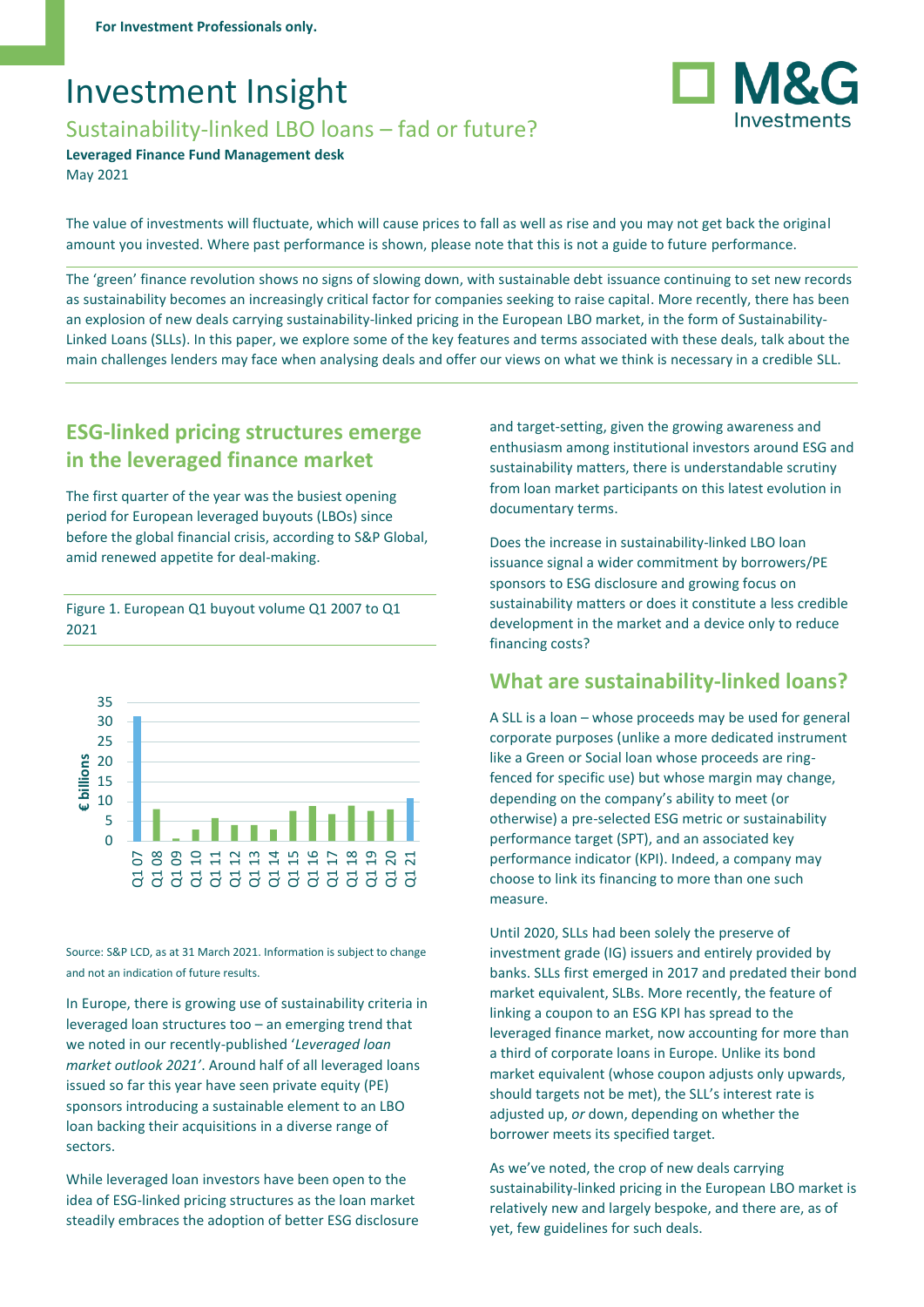Let's explore some of the key terminology associated with SLLs in the LBO world:

**Margin ratchets:** Often, the LBO loan includes an ESG margin ratchet, based on chosen KPIs, intended to incentivise the borrower's achievement of ambitious, predetermined sustainability performance objectives. For example, the pricing of loan transactions is directly tied to performance by the borrower against these specified targets, ie a margin ratchet could go up or down, by 2.5- 15 basis points (bps). Depending on their structure, margin ratchets effectively reward borrowers for their achievements (margin decreases) and hold borrowers to account if progress reverses (margin increases). In some cases, sustainability-linked margin ratchets can be based on several KPIs with each KPI, in turn, having an independent margin ratchet that is tested annually and subject to the borrower delivering certain information to its lenders to show that the underlying KPIs/targets have been met, if specified in the deal terms. Due to the varied nature of this market, there is currently no standardised format for the manner in which sustainability ratchets can be utilised nor verified.

**KPIs:** Key performance indicators included in such deals can be focused on sustainable elements of pre-existing company targets, although have tended to be 'green' or environmentally-focused. That said, there have been instances of 'social' targets, with some deals having seen pricing directly tied to a company's goals around diversity. A business could target a measurable reduction in CO<sup>2</sup> emissions for instance (eg building materials group, Stark), or have other selected KPIs, based on the sustainability objectives of the business and the industry in which it operates such as recycling targets, its role in the circular economy or its contribution to renewable energy. Earlier this year, the €965 million loan facility that backed Carlyle's buyout of German mechanical drive systems business, Flender, included a margin ratchet of 5- 10 bps that was linked to the power volume of new gearbox installations in wind turbines.

The fact that the ratchet is designed to work both ways, ie to penalise (as well as reward) if the company does not hit a KPI or does not provide the requisite information, is an important feature and will help to ensure that credibility and integrity around the use of sustainability-linked loan pricing ensues.

## **What we would expect to see included in such deals**

It is hoped that the advent of SLLs in the leveraged finance market will herald a wider commitment on the part of the borrower/PE sponsor to ESG disclosure rather than be a ploy to reduce the costs of the transaction based on hand-selected, peripheral targets that add little to material risk-changing.

While the sustainability-linked LBO loan market is still in the early stages, around half of the loans that have been issued in Europe so far in 2021 incorporate this feature, some of it being without stretch goals, direct relevance or appropriate verification. In some cases, the motivation of PE sponsors is questioned, this being seen as a gimmick or pricing perk to knock another 5-10 bps off the financing cost of the transaction. There have been a handful of deal examples where the inclusion of ESG-linked contractual provisions, have already been called out by the market for lacking ambition, inviting broader concerns about greenwashing.

In the absence of appropriate verification through second-party opinion (SPO) providers (unlike the green bond market where most corporate issuers obtain a verified SPO), how are lenders able to determine whether the ambition or impact of a touted KPI is stretching enough? These challenges around transparency emphasise why vigilant lenders must remain alive to potential greenwashing risks when it comes to assessing loans.

The loan asset class is well adapted to engagement with borrowers/sponsors as the direct, contractual nature of the loan permits more frequent interaction between the parties, and there are certain things that lenders can look out for when performing due diligence and deeper evaluation of a borrower's businesses prior to investment. Nevertheless, a lender must be able to carefully assess the KPIs to determine the expected impact of each, whether they are ambitious enough from the borrower (or would have been achieved anyway during the normal course of business) and are achievable in the right timeframe, as well as ensuring adequate oversight on KPI measurement and reporting. We believe this calls for greater, and more meaningful disclosure and data around KPIs and targets to be made available ahead of a deal being launched ideally, so that lenders have sufficient information and time to analyse and evaluate accordingly. Borrowers including ESG metrics in their loan facilities would be expected to be those already preparing sustainability reporting so that a track record in targetsetting of relevant metrics could be seen.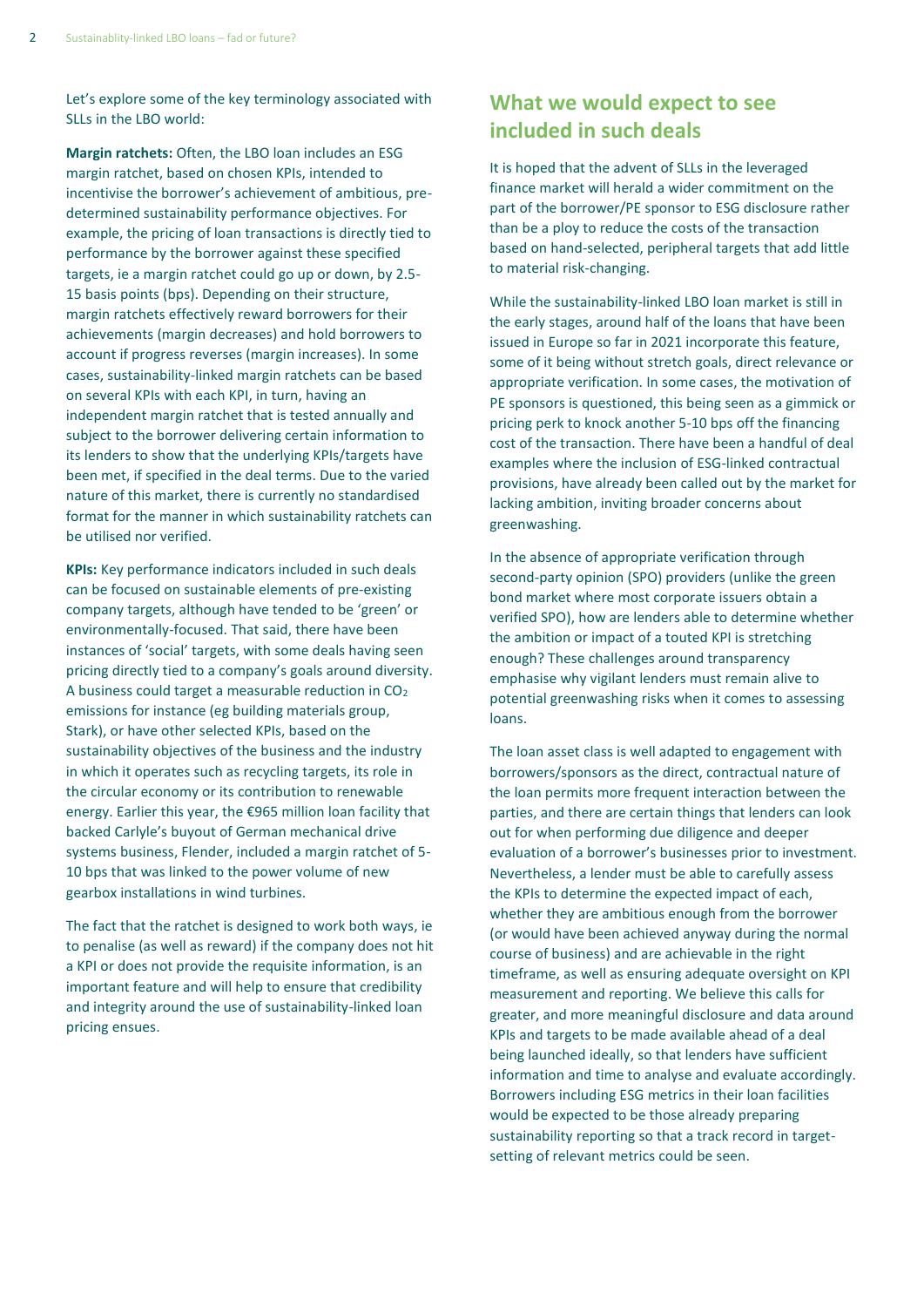We take a closer look at an example of a SLL issued this year, where the borrower set some clear sustainability goals and targets, which we would view as both meaningful and relevant in the framework of its business model. The company came to the market for a new c.€2 billion-equivalent term loan B facility, with loans linked to specific environmental and social indicators relating to reducing carbon emissions, improving resource conservation and increasing the amount of training for its employees.

Sustainability-linked lending in action: Delivering energyefficient, safe and affordable housing – sustainably

**Borrower overview:** Xella is a leading building materials company in Europe, producing high quality wall building materials and insulation products. The company is also a solution provider for energy-efficient and cost-optimised construction and renovation.

**Sustainability agenda:** The company has set itself clear ESG goals and measurement frameworks, specifically around CO<sup>2</sup> emissions, resource conservation and diversity, against which to achieve and actively make a contribution to a more sustainable society and economy.

Here, we have highlighted some areas of focus and targets within its broader ESG strategy:

- **Carbon-emissions reduction:** The company has committed to improving the energy efficiency of its products and solutions in order to further reduce the CO<sub>2</sub> emissions in buildings: specifically aiming to reduce its CO<sub>2</sub>-emission intensity by 30% by 2030 (vs. 2019 base year) (scope 1&2 CO2), for example.
- **Circular economy capabilities:** The company has committed to further increase the use of recycled materials: by targeting >80% of input from recycled materials in glass wool production by 2030, for example.
- **Safety in the workplace and high-quality training for employees:** The company has set specific long-term goals relating to diversity and training and further education, including a 25% share of female managers and 10% increase in annual training hours per employee by the end of 2025. The company has also put targets around improving occupational safety.

For more information, please visit the sustainability section of Xella's [website.](https://news.xella.com/themes/sustainability)

### **Market standards – incoming loan market ESG guidelines**

The supply of sustainability-linked loan deals that have surfaced this year against a backdrop of incoming regulation, especially in Europe, has also led to some market self-examination of standards. The European Leveraged Finance Association (ELFA) and Loan Market Association (LMA) (with whom M&G enthusiastically works) have also called for the ESG targets contained in such loans to be both meaningful and suitably ambitious for a company, but also achievable. They also note that ESG targets should be relevant to the company's core sustainability and business strategy and address relevant ESG challenges of the industry sector, and verified by independent and external third parties.

The two major lobbying groups in Europe's leveragedfinance market are already working on bespoke guidance for the leveraged loan market on ESG factors and best practice recommendations for market participants, in a bid to help spur sustainability in the market and dampen fears of greenwashing. Their work will include practical guidance for borrowers around sustainability-linked debt. The Sustainability Linked Loan Principles (SLLP), which were developed by the LMA in conjunction with the Loan Syndications and Trading Association (LSTA) and Asia Pacific Loan Market Association (APLMA) in 2019, will be used as an underlying framework for this new guidance. M&G is involved with and supports such guidance.

M&G is very much part of this latest collaborative dialogue too, being supportive of the development of ESG linkage in the loan market, while wishing to further ESG disclosure and efforts via credible KPIs, based on valid and stretching company targets, being embedded into dealterms.

## **Why are we seeing this development in the loan market now?**

### **ESG in the PE spotlight**

For some PE sponsors, who have fully embraced ESG over recent years and long advocated good disclosure across all ESG areas when it comes to their portfolio companies, ESG has become part of their ethos. Principles for Responsible Investment (PRI) membership pervades the sponsor universe just as it has become a *sine qua non* for the asset management community.

Many believe that the size of the PE industry, and the characteristics of its business model, mean that it has a clear role to play in influencing private companies towards the effective management of ESG issues.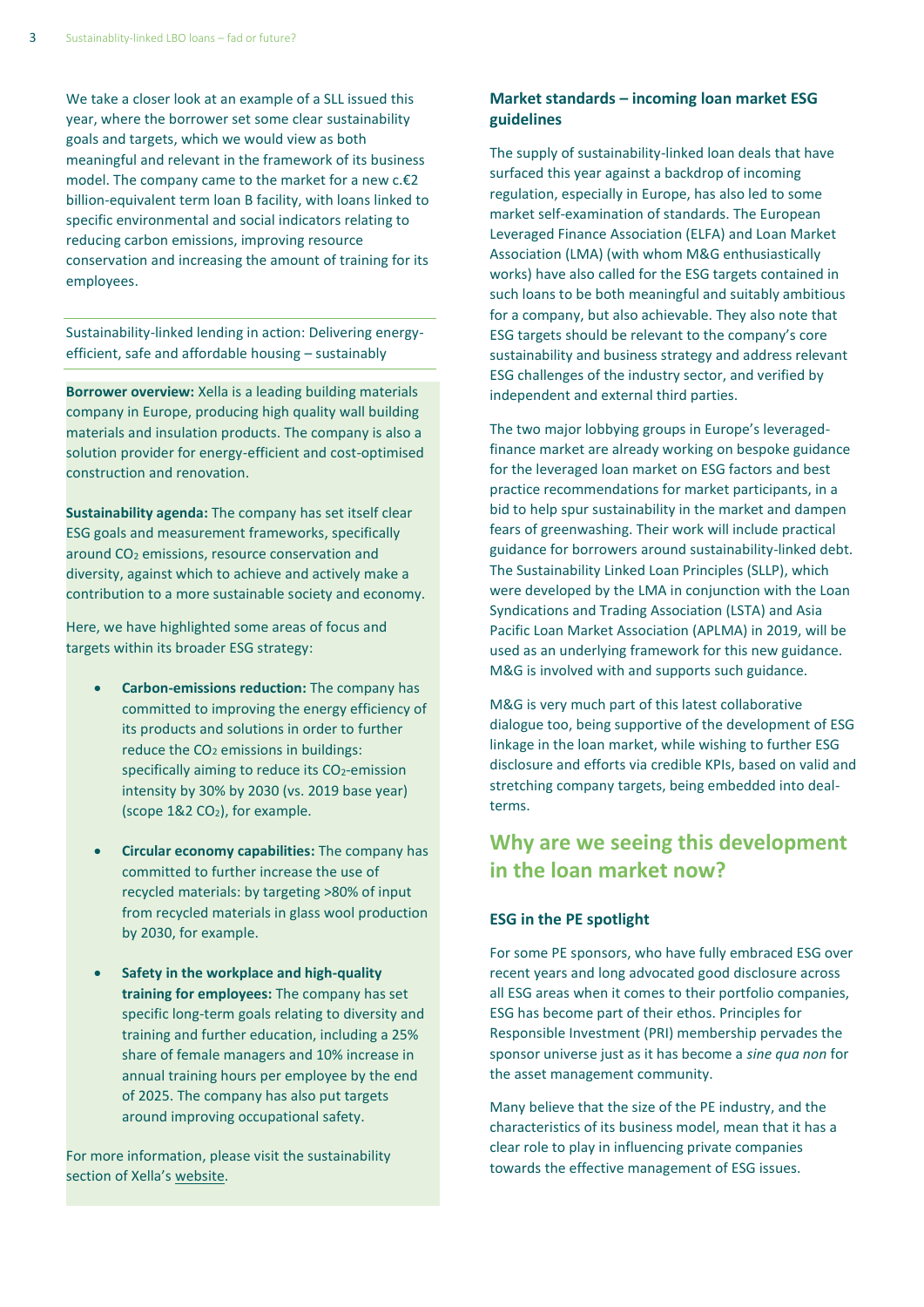Limited Partners (LPs) will continue to apply pressure to their General Partners (GPs) in this regard.



Source: Preqin Pro, data as at 14 April 2021. Dry powder figures are buyout focused. Information is subject to change and not an indication of future results.

There is also suggestion that the leveraged finance market's increasing focus on ESG and sustainability may influence the type of buyouts that the market sees in the future.

#### **The green finance revolution**

There are potential opportunities to be gained from moving the dial on ESG and sustainability – not least to tap into the increasingly ESG-conscious capital markets and greater capital flows into ESG and sustainable investment strategies.

In fixed income, there have been many new sustainabilityoriented finance structures and instruments that have emerged over the past five years in particular. The 'use of proceeds' bond format, of which 'green bonds', 'social bonds' and 'sustainability bonds' are examples of subsets, has been the result of innovation in traditional fixed income markets and driven by growing investor interest in sustainable investments. Those structures and formats are supported by the [frameworks maintained by the](https://www.icmagroup.org/sustainable-finance/the-principles-guidelines-and-handbooks/)  [International Capital Markets Association \(ICMA\)](https://www.icmagroup.org/sustainable-finance/the-principles-guidelines-and-handbooks/) that recommend transparency, disclosure and reporting, albeit these guidelines are voluntary.





Source: BloombergNEF, Financial Times, January 2021. Issuance by instrument type. Information is subject to change and not an indication of future results.

Sustainable debt issuance continues to set new records as sustainability becomes an increasingly critical factor for companies seeking to raise capital. In the first quarter of 2021, total global issuance of green, social, sustainability and sustainability-linked bonds (SLBs) amounted to US\$225.4 billion (an increase of 235% in year-on-year terms), according to analysis by Italian bank, UniCredit based on data as of 6 April 2021<sup>1.</sup>

There are newer concepts – like sustainability-linked bonds and transition bonds – that have emerged more recently but differ in their aims and objectives to some of the better-known and more popular formats. In the next section, we explore some of the main ESG bond formats that have proliferated in the market and see how they compare to the newer instruments we are seeing in leveraged finance market.

<sup>1</sup> UniCredit, "The Green bond and ESG Chartbook", published on 13 April 2021.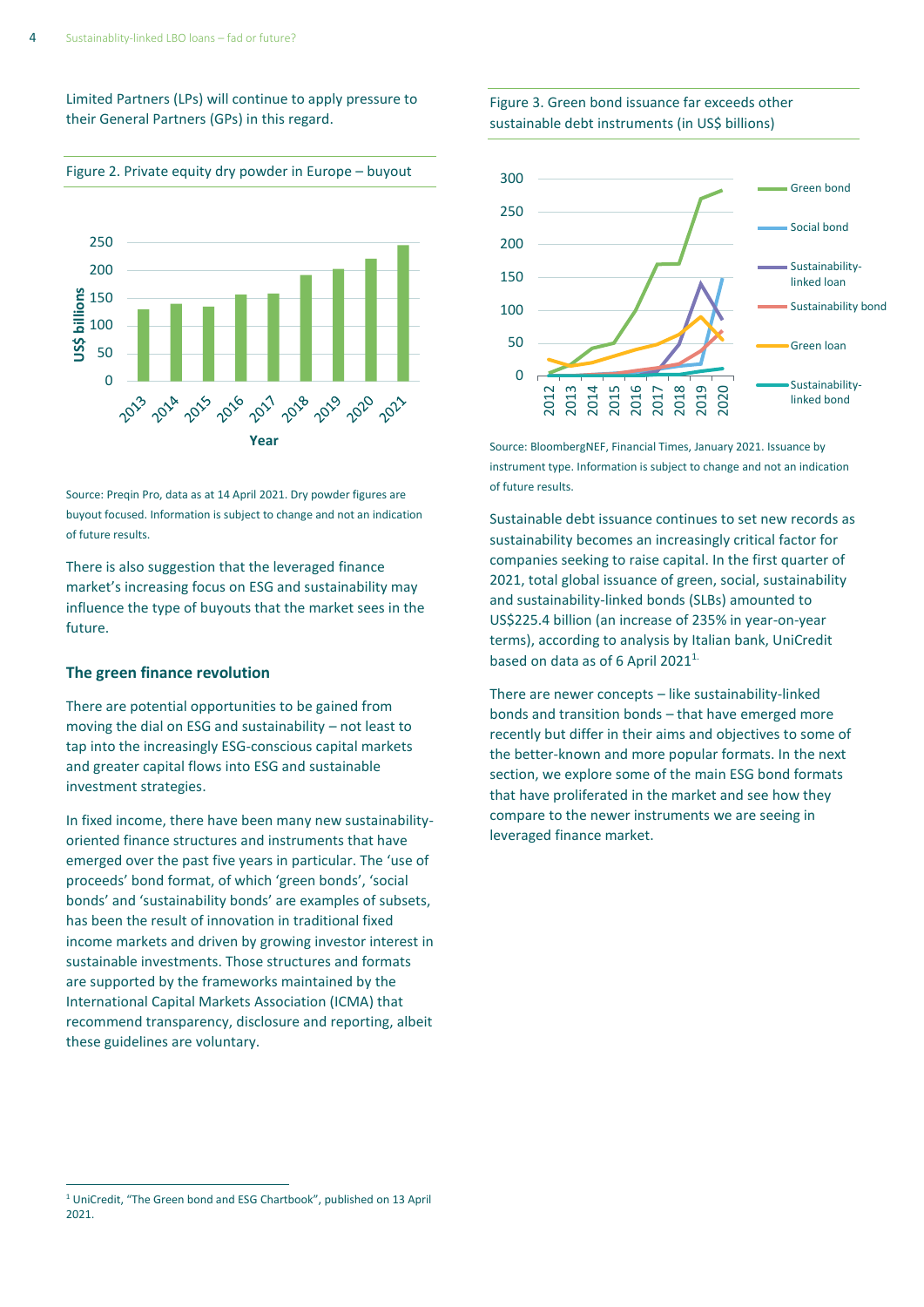# **Sustainable debt market structures – an explainer**

#### **Green bonds**

Green bonds (corporate and government) are specific types of debt raised where the issuer commits to use the proceeds from the issue to finance or refinance new and/or existing eligible environment-related or 'green' projects. These must align with the four core components of the Green Bond Principles (GBP), as developed by ICMA.

In the broader ecosystem that is the ESG bond market, green bonds have the highest market share, by far – with global borrowers selling close to US\$300 billion of the debt in 2020 alone. While the 2020 tally of green bonds fell short of 2019's record, average transaction size was comparatively higher. Estimates from Swedish bank, SEB, suggest that governments and companies are expected to issue \$500 billion in green debt in 2021<sup>2</sup>. Corporate green bonds are mostly IG-rated, although high yield issuers are increasingly making forays into the market.

#### **Social bonds**

Social bonds are specific types of debt raised where the issuer commits to using the proceeds from the issue to finance or refinance new and/or existing eligible social projects. These must align with the four core components of the Social Bond Principles (SBP), as developed by ICMA. The use of proceeds for social bonds are intended to benefit society and could be used for projects that provide or promote affordable housing, access to education or employment generation, for example. According to the IFC and in compliance with the SBP, social projects can also include COVID-19-related expenditures to counteract the effects of the pandemic, ie to increase capacity and efficiency in provisioning healthcare services and equipment, as well as tests, vaccines, and medication research and development.

Global issuance of social bonds surged eight-fold from 2019 to US\$148 billion in 2020, according to BloombergNEF data $3$  – with a significant step-up in issuance since September 2020. Estimates from Italian bank, UniCredit, suggest that issuance of social bonds could increase further this year, to around US\$220 billion.

#### **Sustainability bonds**

These are another form of use-of-proceeds debt where the funds raised are specifically used to finance or refinance a combination of green and social projects.

These must align with the four core components of both the GBP and SBP, as developed by ICMA, including efforts addressing COVID-19.

#### **Sustainability-linked bonds**

Sustainability-linked bonds (SLBs) are a type of sustainable finance structure that have started garnering attention, having first emerged in 2019, and it is important to note that these structures differ from the more popular green bonds as there is no requirement to spend the money raised on green projects and are for general corporate purposes. Instead, they are linked to the ambitions of a company and its ability to reach sustainability targets that it sets for itself, and are structured using a coupon step-up feature, ie by linking a bond's coupon to penalise borrowers for missing these targets.

SLB issuance reached US\$9 billion in 2020, according to BloombergNEF data as cited in a Financial Times article<sup>4</sup>. Many market observers predict that SLBs will be a fastgrowing part of the sustainable debt market this year, with issuance expected to far exceed its 2020 total, as a wider range of issuers look to adopt the more accessible format.

#### **Sustainability-linked loans**

Sustainability-linked LBO loans are issued typically to finance an acquisition. They carry sustainability-linked pricing provisions. Similar to SLBs, these loans are linked to pre-determined sustainability performance targets (SPTs), and associated key performance indicators (KPIs), and are structured by linking to a margin ratchet, ie a pricing lever (of X bps) which effectively rewards or penalises borrowers for reaching or missing these targets, not unlike the pricing mechanism contained in SLBs but incorporating a two-way feature.

#### **Green loans**

Like bonds, loans can be classified as 'green', 'social' etc. In contrast to sustainability-linked loans, there are spending restrictions attached to green loans. Green loans are any type of loan instrument, including term loans and RCFs, made to finance or re-finance new and/or existing eligible environment-related or 'green' projects. These must align with the four core components of the Green Loan Principles (GLP), as developed by the LMA, APLMA and LSTA. The GLP build on and refer to the GBP developed by ICMA, with a view to promote consistency across financial markets.

<sup>2</sup> Financial Times, "[Analysts expect as much as \\$500bn of green bonds in](https://www.ft.com/content/021329aa-b0bd-4183-8559-0f3260b73d62)  [bumper 2021](https://www.ft.com/content/021329aa-b0bd-4183-8559-0f3260b73d62)", 4 January 2021.

<sup>3</sup> Bloomberg, "[Social bonds propel ESG issuance to record \\$732 billion in](https://www.bloomberg.com/news/articles/2021-01-11/social-bonds-propel-esg-issuance-to-record-732-billion-in-2020)  [2020](https://www.bloomberg.com/news/articles/2021-01-11/social-bonds-propel-esg-issuance-to-record-732-billion-in-2020)", 11 January 2021.

<sup>&</sup>lt;sup>4</sup> Financial Times, "Analysts expect as much as \$500bn of green bonds in [bumper 2021](https://www.ft.com/content/021329aa-b0bd-4183-8559-0f3260b73d62)", 4 January 2021.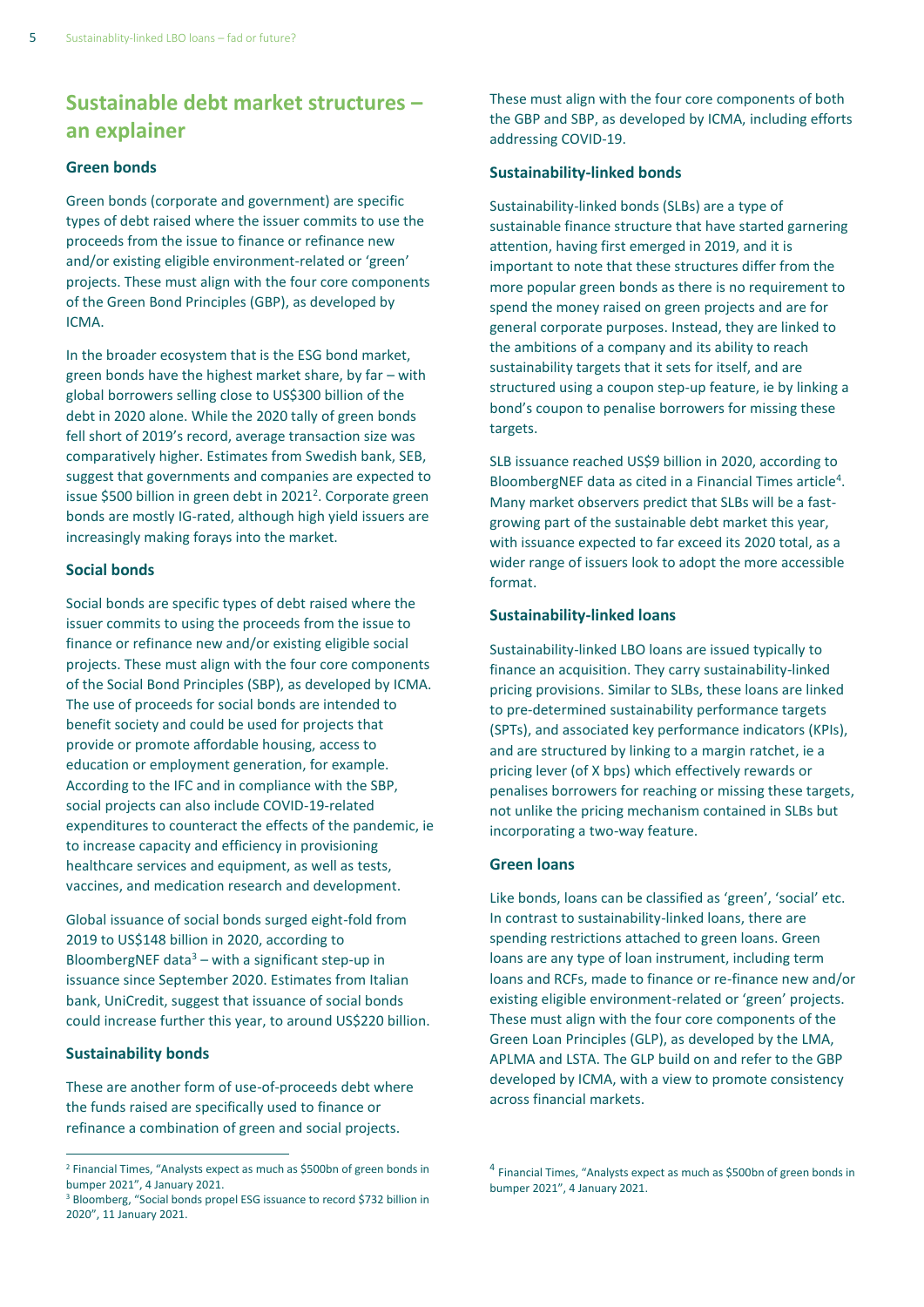### **Social loans**

Social loans similar to green loans are any type of loan instrument, including term loans and RCFs, albeit are made to finance or re-finance new and/or existing eligible social projects. These must align with the four core components of the newly-published Social Loan Principles (SLP), as developed by the LMA, APLMA and LSTA, which build on and refer to the SBP developed by ICMA. Accordingly, the social loan market aims to facilitate and support economic activity which mitigates social issues and challenges, and/or achieves positive social outcomes.